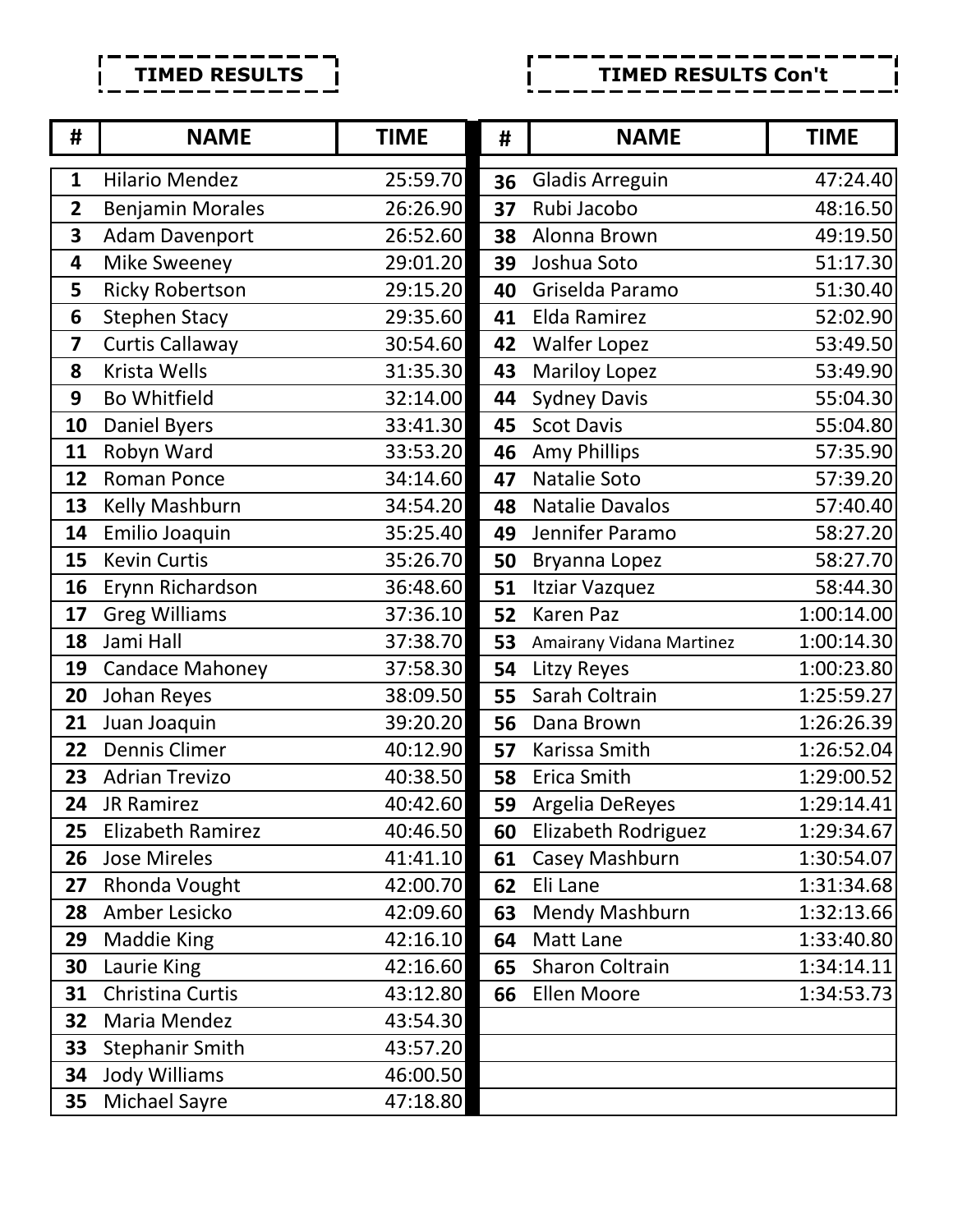| <b>Results by age for Male</b> |            | <b>Results by age for Male</b> |            |  |
|--------------------------------|------------|--------------------------------|------------|--|
|                                |            | Results by age for Male        |            |  |
| <b>OVERALL WINNER - MALE</b>   |            | <b>Male 40 - 49</b>            |            |  |
| <b>Hilario Mendez</b>          | 25:59.70   |                                |            |  |
|                                |            | <b>Steven Stacy</b>            | 29:35.60   |  |
| <b>Male 10 and Under</b>       |            | <b>Curtis Callaway</b>         | 30:54.60   |  |
|                                |            | <b>Greg Williams</b>           | 37:36.10   |  |
| Johan Reyes                    | 38:09.50   | <b>Dennis Climer</b>           | 40:12.90   |  |
|                                |            | <b>Walfer Lopez</b>            | 53:49.50   |  |
| Male 11 - 19                   |            | <b>Scot Davis</b>              | 55:04.80   |  |
|                                |            | Matt Lane                      | 1:33:40.80 |  |
| Emilio Joaquin                 | 35:25.40   |                                |            |  |
| <b>Adrian Trevizo</b>          | 40:38.50   | <b>Male 50 - 59</b>            |            |  |
| <b>JR Ramirez</b>              | 40:42.60   |                                |            |  |
| Joshua Soto                    | 51:17.30   | <b>Mike Sweeney</b>            | 29:01.20   |  |
| Itziar Vazquez                 | 58:44.30   |                                |            |  |
| Eli Lane                       | 1:31:34.68 | Male 60 and Over               |            |  |
|                                |            |                                |            |  |
| <b>Male 20 - 29</b>            |            | <b>Michael Sayre</b>           | 47:18.80   |  |
|                                |            |                                |            |  |
| <b>Benjamin Morales</b>        | 26:26.90   |                                |            |  |
| <b>Roman Ponce</b>             | 34:14.60   |                                |            |  |
| Male 30 - 39                   |            |                                |            |  |
| <b>Adam Davenport</b>          | 26:52.60   |                                |            |  |
| <b>Bo Whitfield</b>            | 32:14.00   |                                |            |  |
| <b>Daniel Byers</b>            | 33:41.30   |                                |            |  |
| <b>Kevin Curtis</b>            | 35:26.70   |                                |            |  |
| Juan Joaquin                   | 39:20.20   |                                |            |  |
| <b>Jose Mireles</b>            | 41:41.10   |                                |            |  |
|                                |            |                                |            |  |
|                                |            |                                |            |  |
|                                |            |                                |            |  |
|                                |            |                                |            |  |
|                                |            |                                |            |  |
|                                |            |                                |            |  |
|                                |            |                                |            |  |
|                                |            |                                |            |  |